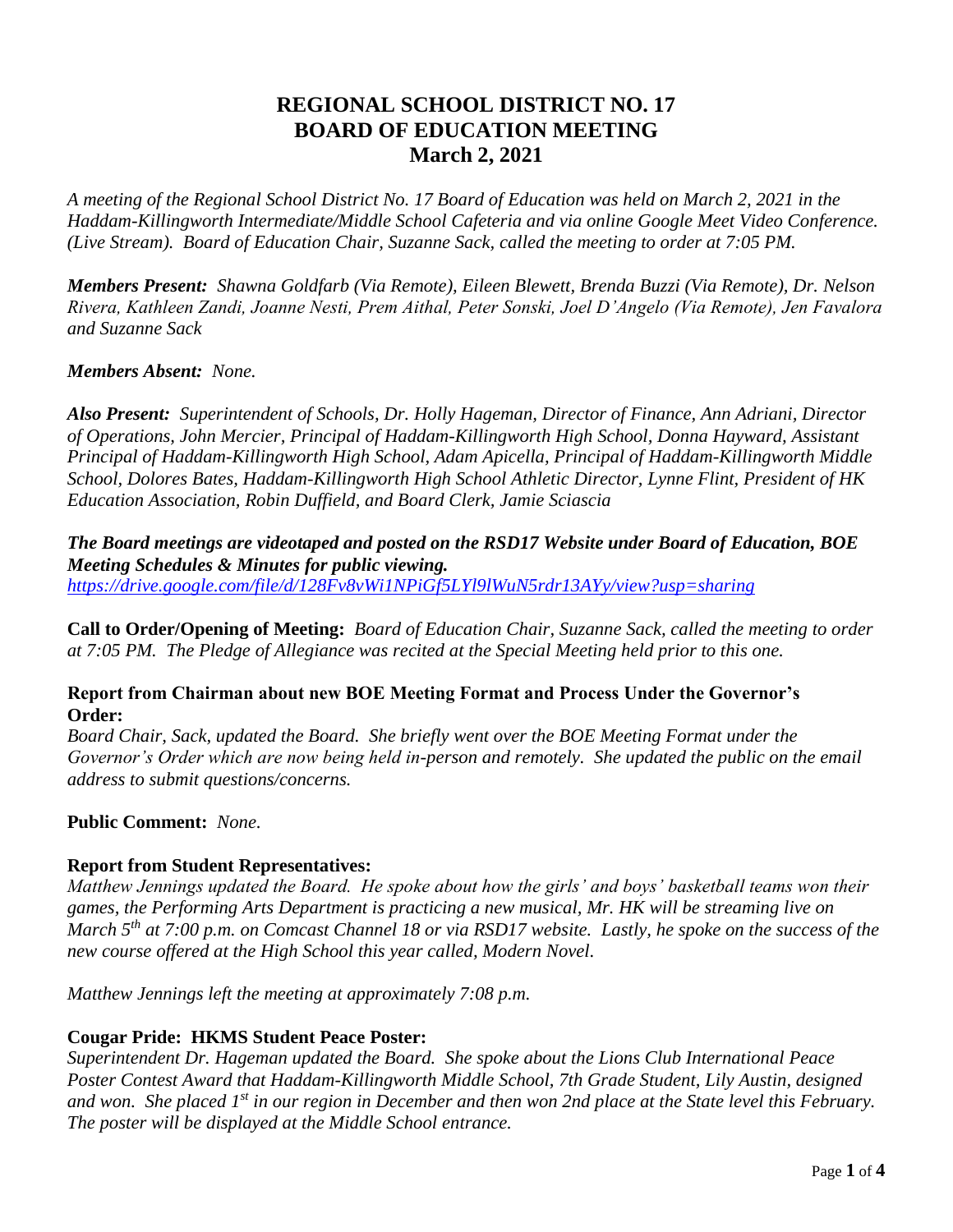*Donna Hayward, Adam Apicella, Lynne Flint and Dolores Bates left the meeting at approximately 7:15 p.m.*

# **Update on Schools from the Superintendent:**

# **Superintendent Dr. Holly Hageman**

*Superintendent Dr. Hageman updated the Board. She spoke about vaccinations being offered within the District to Staff, the HKHS Reopening Plan continuing to move forward, and continuing to monitor the impact of Covid 19 cases within our Community. Lastly, she stated how The Vision of the Graduate has been published and is up on the RSD17 website for public viewing.* 

#### **Board Committee Reports and Future Meetings**

#### **A. Facilities Subcommittee**

*Board Vice-Chair, Peter Sonski, updated the Board. He spoke about the Killingworth Elementary School's PTA request for a new playground to replace the old one that was removed last year, Capital Projects, updates on the Field House Project and briefly touched on the RFP which will be further discussed under Old Business.* 

#### **B. Finance Subcommittee**

*Eileen Blewett updated the Board. She briefly spoke about the upcoming Budget Workshops process.*

#### **Policy Subcommittee**

*Joanne Nesti updated the Board. She spoke about the Committee continuing their work with the 5000 Series, two more policies as a first read are on the Agenda for tonight. A special Policy meeting is scheduled on March 23rd .*

# **C. Communications Subcommittee**

*Jen Favalora updated the Board. She spoke about researching Software that will ultimately store Board Agendas and future items for easy access for all Board Members.* 

#### **D. Personnel and Evaluation Subcommittee**  *No Report.*

# **E. Strategic Planning Subcommittee**

*Prem Aithal updated the Board. He spoke about how the Committee met on February 23rd and The Vision of the Graduate was just released and will now begin the Strategic Planning Process.*

#### **Board Liaison Reports**

# **A. Healthy Communities – Healthy Kids Council**

*Shawna Goldfarb updated the Board. She spoke about how Y&FS is discussing future options for relocation, needing more volunteers for the K-8 Mentor Program and Pumpkin Run is in the works.*

# **B. LEARN**

*Jen Favalora updated the Board. She spoke about a presentation from the Executive Director of CAPSS about their proposal and their holistic approach over the next 15 years. She also briefly touched on equity and small grants.*

# **C. Park & Recreation**

*Peter Sonski updated the Board. He spoke about Park & Rec researching different space options, Sports that returned for the winter and Spring Sports is approaching next.*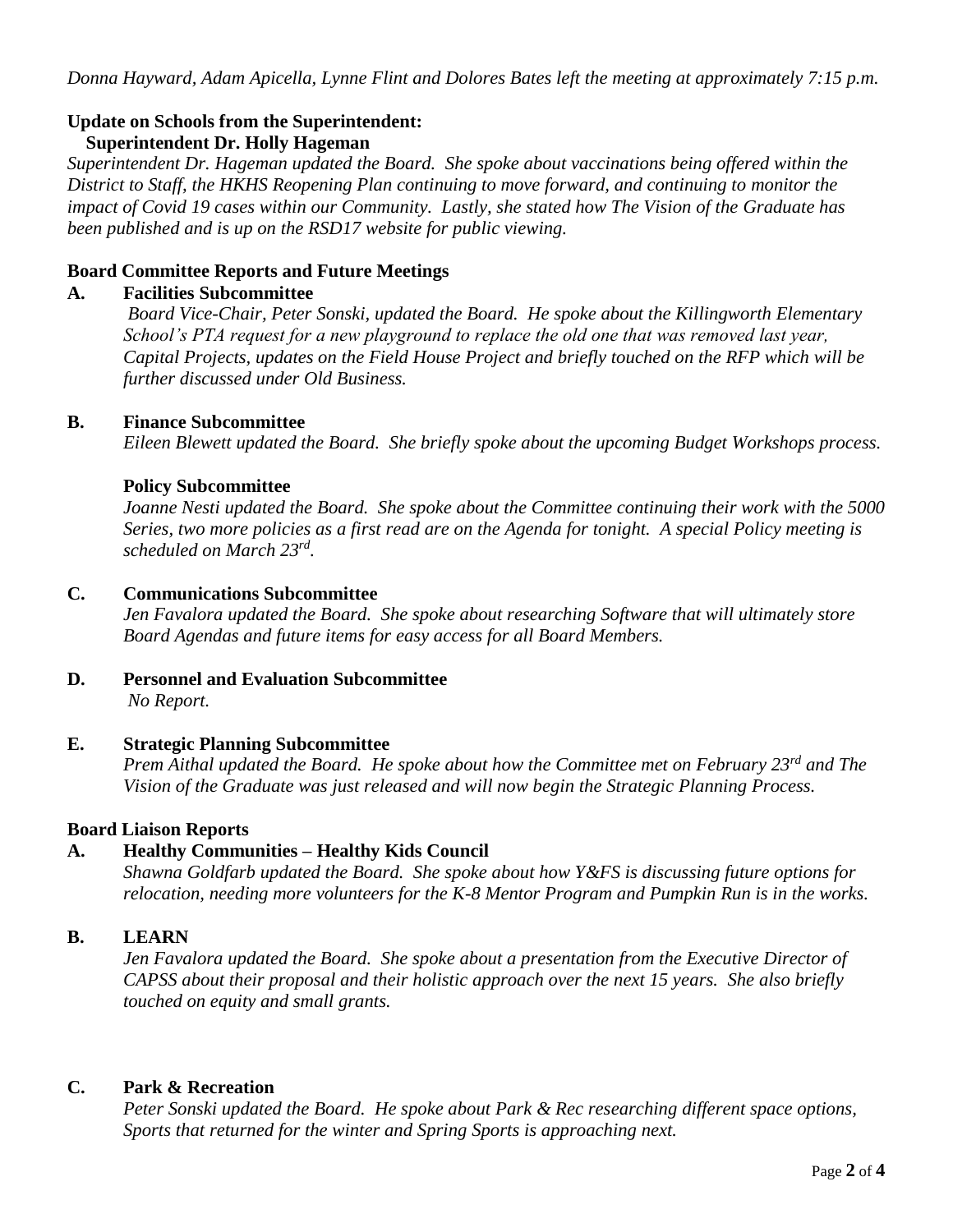#### **D. Haddam Board of Selectmen**

*Jennifer Favalora updated the Board. She spoke about how the Selectmen discussed a decrease in Real Estate evaluations and an increase in business ones, the tax collection rate is on the same trend as the last 3 years so it appears that Covid did not have an effect on it.*

#### **E. Killingworth Board of Selectmen:**

 *Kathy Zandi updated the Board. She spoke about the upcoming Town Budget and the Selectmen appreciating Board updates.*

#### **Old Business**:

#### **A. Long Range Capital Planning RFP**

*Peter Sonski updated the Board. He spoke about how legal counsel reviewed the RFP and has no concerns. The Facilities Committee is proposing to move forward with it. A further discussion took place with the Board.*

*Joanne Nesti MOVED and Dr. Nelson Rivera SECONDED a motion to proceed with the RFP as presented for distribution with a delivery date by April 5, 2021.*

*Motion passed unanimously 11-0-0 by the following Votes:*

| Kathleen Zandi                  | YES $\sqrt{ }$ | N() | Shawna Goldfarb YES   |     | NO. |  |
|---------------------------------|----------------|-----|-----------------------|-----|-----|--|
| Peter Sonski                    | YES.           |     | Jennifer Favalora YES |     | NO. |  |
| Dr. Nelson Rivera YES $\sqrt{}$ |                | NO. | Joel D'Angelo         | YES | NO. |  |
| Eileen Blewett                  | YES            | NO. | Brenda Buzzi          | YES | NO. |  |
| Joanne Nesti                    | YES            | N() | Prem Aithal           | YES | NO  |  |
|                                 |                |     | <b>Suzanne Sack</b>   | YES |     |  |

# **Consent Agenda**

- **A. Approval of Minutes from the Board of Education Meeting held on February 2, 2021**
- **B. Approval of Minutes from the Board of Education – Education Session Meeting held on February 23, 2021**
- **C. Approval of Minutes from the Special Meeting held on February 23, 2021**
- **D. Acceptance of a donation in the amount of \$114.80 from Box Tops for Education to be deposited into the Student Activity Fund.**
- **E. Personnel Report**
- **F. Enrollment Report**
- **G. Asset Disposal - HKHS**
- **H. 5000 Policy Series - First Read Polices 5160 Transportation and 5136 Field Trips**

*Prem Aithal MOVED and Eileen Blewett SECONDED a motion to accept the Consent Agenda as presented.*

*Motion passed unanimously by Consent from all Board Members.*

#### **New Business:** *No Report.*

#### **News/Suggestions:**

*Board Member, Shawna Goldfarb, inquired about Spring Sports for the HKIS/MS Level. Board Chair, Sack, will add this to the next Board Agenda.*

.